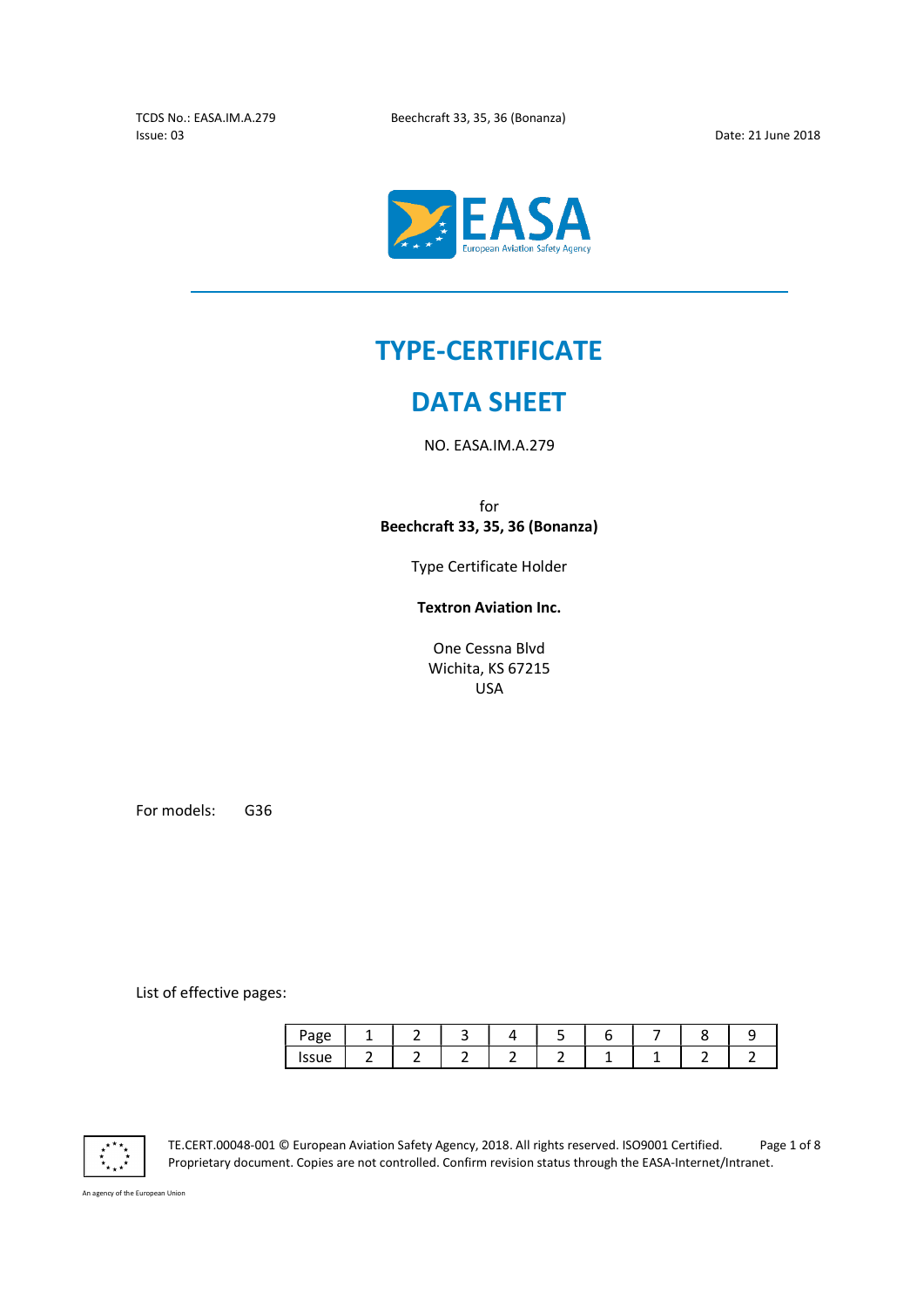# CONTENT

#### SECTION 1: GENERAL Model G36 Bonanza

- I. General
- II. Certification Basis
- III. Technical Characteristics and Operational Limitations
- IV. Operating and Service Instructions
- V. Notes

### CHANGE RECORD

Issue 1 Initial issue Model G36

Issue 2 Company Name Change, addition of OSD and propeller information



TE.CERT.00048-001 © European Aviation Safety Agency, 2018. All rights reserved. ISO9001 Certified. Page 2 of 8 Proprietary document. Copies are not controlled. Confirm revision status through the EASA-Internet/Intranet.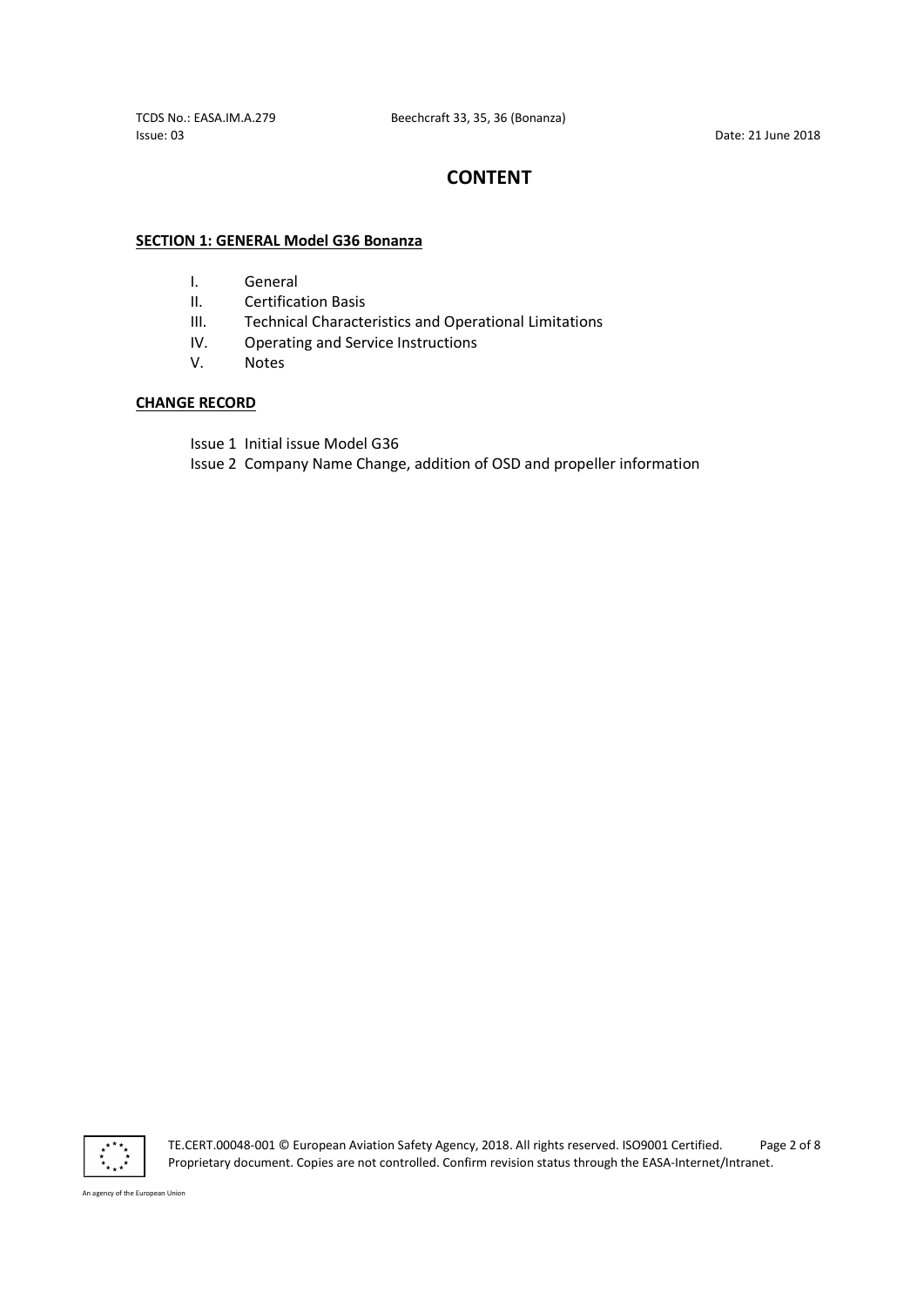## SECTION 1: GENERAL Model G36 Bonanza Type Design

| Data Sheet No.: EASA.IM.A.279 |                                                                         | Issue 2<br>G36<br>N/A                                                                                                                                                |  |  |
|-------------------------------|-------------------------------------------------------------------------|----------------------------------------------------------------------------------------------------------------------------------------------------------------------|--|--|
| a) Model:<br>b) Variant:      |                                                                         |                                                                                                                                                                      |  |  |
| 1.                            | Airworthiness Category:                                                 | FAR-23 and CAR 3 Utility Category                                                                                                                                    |  |  |
| 2.                            | Type Certificate Holder:                                                | Hawker Beechcraft Corporation<br>9709 E. Central<br>Wichita, KS 67201<br><b>USA</b>                                                                                  |  |  |
| 3.                            | Manufacturer                                                            | Textron Aviation Inc.<br>One Cessna Blvd<br>Wichita, KS 67215<br><b>USA</b>                                                                                          |  |  |
| 4.                            | <b>EASA Certificate Application Date:</b>                               | 16 January 2007 (G36)                                                                                                                                                |  |  |
| 5.                            | FAA Type Certificate Date:                                              | 02 November 2005 (G36)                                                                                                                                               |  |  |
| 6.                            | <b>EASA Type Certificate Issue Date:</b>                                | 20 May 2009 (G36)                                                                                                                                                    |  |  |
|                               | <b>II. Certification Basis</b>                                          |                                                                                                                                                                      |  |  |
| 1.<br>2.                      | Reference Date for determining<br>Applicable requirements<br>(Reserved) | Model G36 Application to EASA: 16 January 2007                                                                                                                       |  |  |
| 3.                            | (Reserved)                                                              |                                                                                                                                                                      |  |  |
| 4.                            | <b>Certification Basis</b>                                              | As defined in FAA TCDS 3A15                                                                                                                                          |  |  |
|                               |                                                                         | CAR 3/FAR 23 as defined in FAA TCDS 3A15, and JAR-23,<br>Change 1, plus Special Conditions as defined in Garmin<br>G-1000 EASA CRI A-01, Issue 3, dated 19 May 2009. |  |  |
| 5.                            | <b>Special Conditions:</b>                                              | Special Conditions as defined in Garmin G-1000 EASA<br>CRI A-01, Issue 3, dated 19 May 2009.                                                                         |  |  |
| 6.                            | Exemptions:                                                             | None                                                                                                                                                                 |  |  |
| 7.                            | Equivalent Level of Safety Findings:                                    | As defined in FAA TCDS 3A15                                                                                                                                          |  |  |



TE.CERT.00048-001 © European Aviation Safety Agency, 2018. All rights reserved. ISO9001 Certified. Page 3 of 8 Proprietary document. Copies are not controlled. Confirm revision status through the EASA-Internet/Intranet.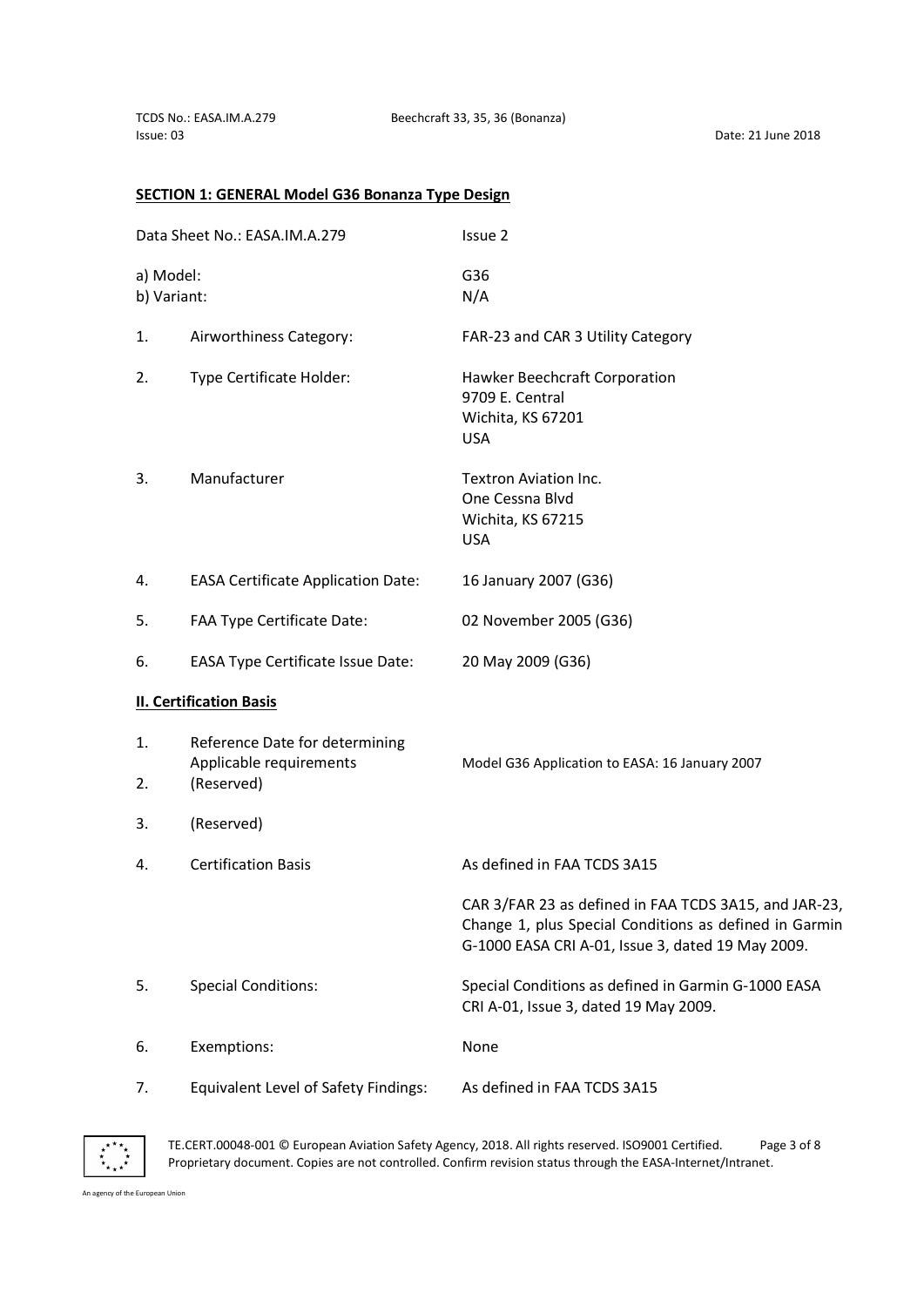|           | TCDS No.: EASA.IM.A.279              | Beechcraft 33, 35, 36 (Bonanza)                                                           |
|-----------|--------------------------------------|-------------------------------------------------------------------------------------------|
| Issue: 03 |                                      | Date: 21 June 2018                                                                        |
| 8.        | <b>EASA Environmental Standards:</b> | ICAO Annex 16, Volume 1 see EASA Type Certificate<br>Data Sheet Noise ref TCDSN IM.A.279. |

## III. Technical Characteristics and Operational Limitations MODEL G36

| 1. | Type Design Definition: | Aircraft General Assembly, Model G36, Bonanza,<br>Drawing No. 36-000008, latest FAA revision.                                                                                                                                                 |  |  |
|----|-------------------------|-----------------------------------------------------------------------------------------------------------------------------------------------------------------------------------------------------------------------------------------------|--|--|
| 2. | Description:            | Aircraft with a single engine, retractable tricycle landing<br>gear and conventional tail.                                                                                                                                                    |  |  |
| 3. | Equipment:              | Equipment list according AFM, P/N 36-590002-71, or<br>later approved revision.                                                                                                                                                                |  |  |
| 4. | Dimensions:             | 10.2 <sub>m</sub><br>(33 ft. 6 in)<br>Span<br>Length<br>(27 ft. 6 in)<br>8.4 <sub>m</sub><br>Height<br>(8 ft. 7 in)<br>2.63 m<br>Wing Area<br>(181 sq. ft.)<br>16.82 sq. m                                                                    |  |  |
| 5. | Engines                 | 1 Teledyne Continental Motors, Inc., (Mobile, Alabama),<br>IO-550-B.                                                                                                                                                                          |  |  |
|    | Engine Limits:          | For all operations 2700 rpm (300hp)                                                                                                                                                                                                           |  |  |
|    | Propellers:             | 3 bladed Hartzell constant speed propeller PHC-C3YF-<br>1RF/F8468A(B,K)-6R in accordance with STC SA00719LA                                                                                                                                   |  |  |
|    |                         | High: $36.0 \pm 1.0$ degrees<br>Low: $13.0 \pm 0.2$ degrees<br>Measured at 30 inch station<br>Maximum Diameter: 2.03 m (80 inches)<br>Minimum Diameter: 1.98 m (78 inches)                                                                    |  |  |
|    |                         | 3 bladed McCauley constant speed propeller<br>D3A32C409-(X)/G-82NDB-2 is employed as the type<br>design propeller.<br>Diameter: Not over 80 in., not under 78-1/2 in. Pitch<br>settings at 30 in. station:<br>Low:13.7°±.2°<br>High:28.8°±.5° |  |  |

# 6. (Reserved)



TE.CERT.00048-001 © European Aviation Safety Agency, 2018. All rights reserved. ISO9001 Certified. Page 4 of 8 Proprietary document. Copies are not controlled. Confirm revision status through the EASA-Internet/Intranet.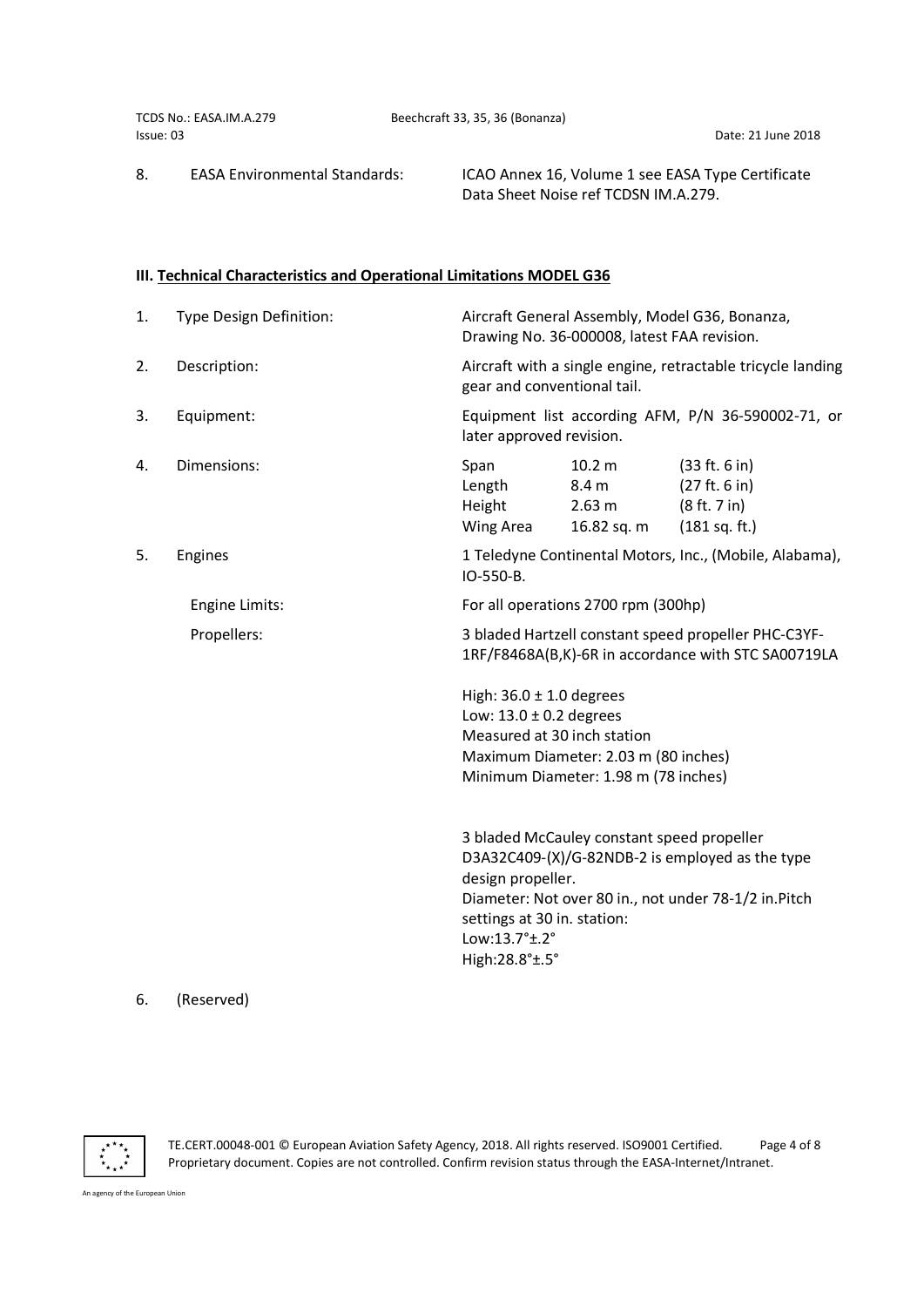| TCDS No.: EASA.IM.A.279<br>Issue: 03 |          | Beechcraft 33, 35, 36 (Bonanza)<br>Date: 21 June 2018                                                                                                                                                                                    |  |  |
|--------------------------------------|----------|------------------------------------------------------------------------------------------------------------------------------------------------------------------------------------------------------------------------------------------|--|--|
| 7.<br><b>Fluids</b>                  |          |                                                                                                                                                                                                                                          |  |  |
| 7.1.                                 | Fuel:    | Aviation gasoline Grade 100LL or 100 minimum.                                                                                                                                                                                            |  |  |
|                                      | Oil:     | Use MIL-L-22851 Ashless Dispersant Oils meeting the<br>requirements of the latest revision of Teledyne<br><b>Continental Motors Corporation Specification MHS-24B</b><br>or current applicable Teledyne Continental Service<br>Bulletin. |  |  |
|                                      |          | <b>Approved Engine Oils:</b><br>Refer to Section 8, HANDLING, SERVICING AND<br>MAINTENANCE for a list of approved oils.                                                                                                                  |  |  |
| 7.2.                                 | Coolant: | N/A                                                                                                                                                                                                                                      |  |  |

- 8. Capacities:
	- 8.1. Fuel

| Tank                        | Capacity. U.S Gal.    | Usable U.S.Gal.       | ARM            |
|-----------------------------|-----------------------|-----------------------|----------------|
| <b>Standard Fuel System</b> | 40 gallons each       | 37 gallons each       | 1.91 m         |
| Left and Right Main         | $(151.4$ litres each) | $(140.1$ litres each) | $(+75$ inches) |
|                             |                       |                       |                |

See Note 1 for data on unusable fuel.

8.2. Oil: 11.36 litres (+0.381 m) or 12 qt (+15 in.) See Note 1 for data on system oil.

## 9. Airplane Limit Speeds (KCAS)

| Maneuvering                    | 139 knots |
|--------------------------------|-----------|
| Maximum structural cruising    | 165 knots |
| Never exceed                   | 203 knots |
| Flaps extended (12°)           | 152 knots |
| Flaps extended (normal)        | 122 knots |
| Landing gear extended (normal) | 152 knots |

 See Pilots Operating Handbook and FAA Approved Airplane Flight Manual, P/N 36-590002-71 for airplane limit speeds under Section II, Limitations.



TE.CERT.00048-001 © European Aviation Safety Agency, 2018. All rights reserved. ISO9001 Certified. Page 5 of 8 Proprietary document. Copies are not controlled. Confirm revision status through the EASA-Internet/Intranet.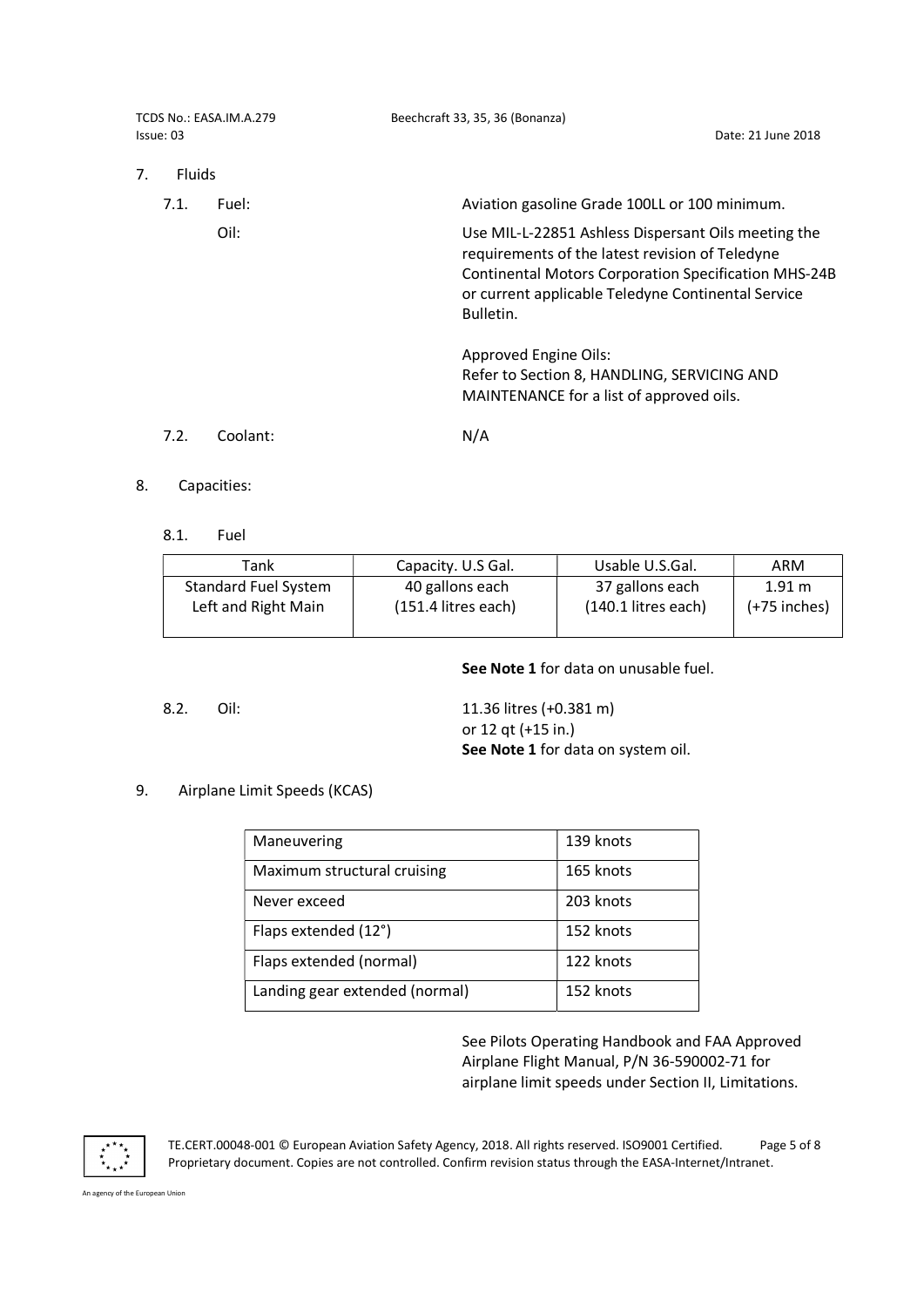- 
- 11. Operational Capacity: VFR Day and Night

10. Maximum Operating Altitude: 5640 m (18,500 ft.) pressure altitude

 IFR Day and Night Flight into icing conditions prohibited.

#### 12. Maximum Certified Weights

| Ramp     | Takeoff  | Landing    |
|----------|----------|------------|
| 1662 kg  | 1656 kg  | 1656 kg    |
| 3,663 lb | 3,650 lb | $3,650$ lb |

|     |                                                  | See Pilots Operating Handbook, and FAA<br>Approved Airplane Flight Manual, P/N 36-590002-71<br>for weight limits under Section II, Limitations.                                   |
|-----|--------------------------------------------------|-----------------------------------------------------------------------------------------------------------------------------------------------------------------------------------|
| 13. | Centre of Gravity Range                          | See Pilots Operating Handbook and FAA Approved<br>Airplane Flight Manual, P/N 36-590002-71 or latest<br>revision for airplane centre of gravity under Section<br>II, Limitations. |
| 14. | Datum:                                           | The reference datum is located 211 cm<br>(83.1 inches) forward of jack pads on front spars.                                                                                       |
| 15. | Leveling means:                                  | Two external screws in bulkhead aft of baggage<br>compartment on left side. (Use plumb bob.)                                                                                      |
| 16. | Minimum Flight Crew:                             | 1 Pilot                                                                                                                                                                           |
| 17. | Max. Passenger Seating Capacity:                 | Six (6) (including pilot).                                                                                                                                                        |
| 18. | Baggage/Cargo Compartment<br>(Structural Limit): | Rear compartment (aft to Sta. 170)<br>with 5th and 6th seat removed<br>181.4 kg (+150) or 400 lbs. (+150)                                                                         |
|     |                                                  | Rear compartment (aft of Sta. 170)<br>with only 5th or 6th seat removed<br>90.7 kg (+150) or 200 lbs. (+150)                                                                      |
|     |                                                  |                                                                                                                                                                                   |

Between spar carry thrus with aft facing or center seats removed 90.7 kg (+108) or 200 lbs. (+108)

Aft baggage compartment



TE.CERT.00048-001 © European Aviation Safety Agency, 2018. All rights reserved. ISO9001 Certified. Page 6 of 8 Proprietary document. Copies are not controlled. Confirm revision status through the EASA-Internet/Intranet.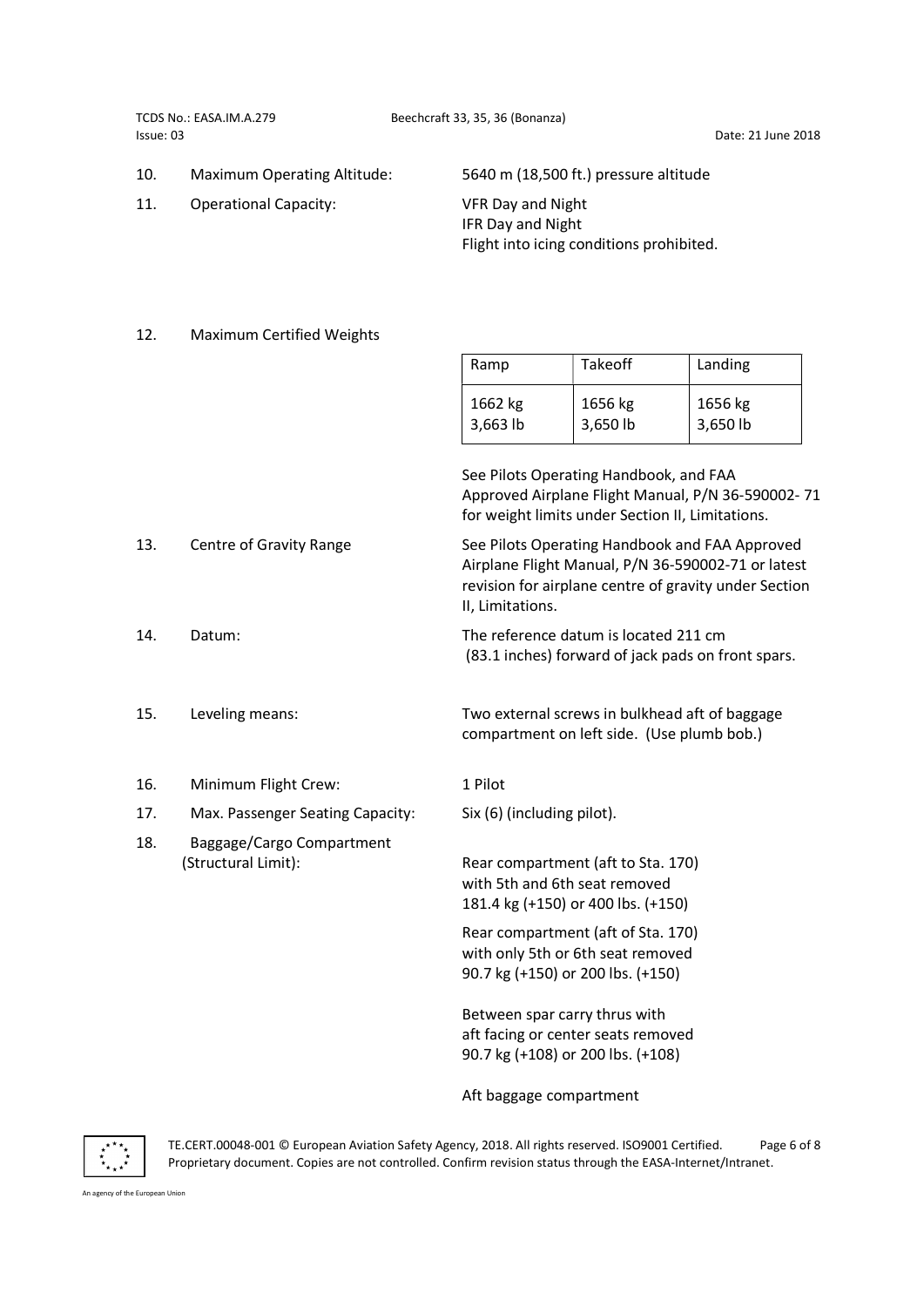| TCDS No.: EASA.IM.A.279<br>Issue: 03 |                                               | Beechcraft 33, 35, 36 (Bonanza)<br>Date: 21 June 2018                                                                                                                                                                                                |
|--------------------------------------|-----------------------------------------------|------------------------------------------------------------------------------------------------------------------------------------------------------------------------------------------------------------------------------------------------------|
|                                      |                                               | (Sta. 170 to Sta. 190)<br>31.8 kg (+180) or 70 lbs. (+180)                                                                                                                                                                                           |
| 19.                                  | Wheels and Tires:                             | Main Landing Gear (MLG) 2, 7.00 x 6, 6 ply rated<br>Nose Landing Gear (NLG) 5.00 x 5, 4 ply rated                                                                                                                                                    |
| 20.                                  | Serial Numbers eligible:                      | E-3888 & After. See Notes 6 and 8.                                                                                                                                                                                                                   |
|                                      |                                               | Serials E-3630, and E-3636 through E-3887 are not<br>eligible to be placed on an EU Register until HBC<br>develops an EASA approved kit to install the G1000<br><b>Connector Shield Ground termination.</b>                                          |
|                                      | <b>IV. Operation and Service Instructions</b> |                                                                                                                                                                                                                                                      |
|                                      | Airplane Flight Manual (AFM)                  | Model G36 Bonanza POH/AFM, P/N 36-590002-71, or<br>later approved version.                                                                                                                                                                           |
| Airplane Maintenance Manual          |                                               | Bonanza 36 Interactive Maintenance Library, P/N IML-<br>36/58 (Includes Wiring Diagram Manual, Illustrated<br>Parts Catalogue, Maintenance Manual, Component<br>Maintenance Manual, Structural Repair Manual, Printed<br><b>Circuit Board Manual</b> |

### V. Operational Suitability Data (OSD)

The Operational Suitability Data elements listed below are approved by the European Aviation Safety Agency under the EASA Type Certificate as per Commission Regulation (EU) 748/2012 as amended by Commission Regulation (EU) No 69/2014.

## 1. Master Minimum Equipment List

- a) G36MMELEU-00 EASA Master Minimum Equipment List, revision original or later approved revision.
- b) Required for entry into service by EU operator.

## VI. Notes

Note 1. Current weight and balance report including list of equipment included in certificated basic empty weight and loading instructions when necessary must be provided for each aircraft at the time of original certification.

The certificated basic empty weight and corresponding center of gravity locations must include system (undrainable) oil (not included in oil capacity) and unusable fuel (not included in usable fuel) as follows:

System oil of 3 lb. at +11 in., with two standard wing fuel tanks unusable fuel of 36 lb. at +79 in.



TE.CERT.00048-001 © European Aviation Safety Agency, 2018. All rights reserved. ISO9001 Certified. Page 7 of 8 Proprietary document. Copies are not controlled. Confirm revision status through the EASA-Internet/Intranet.